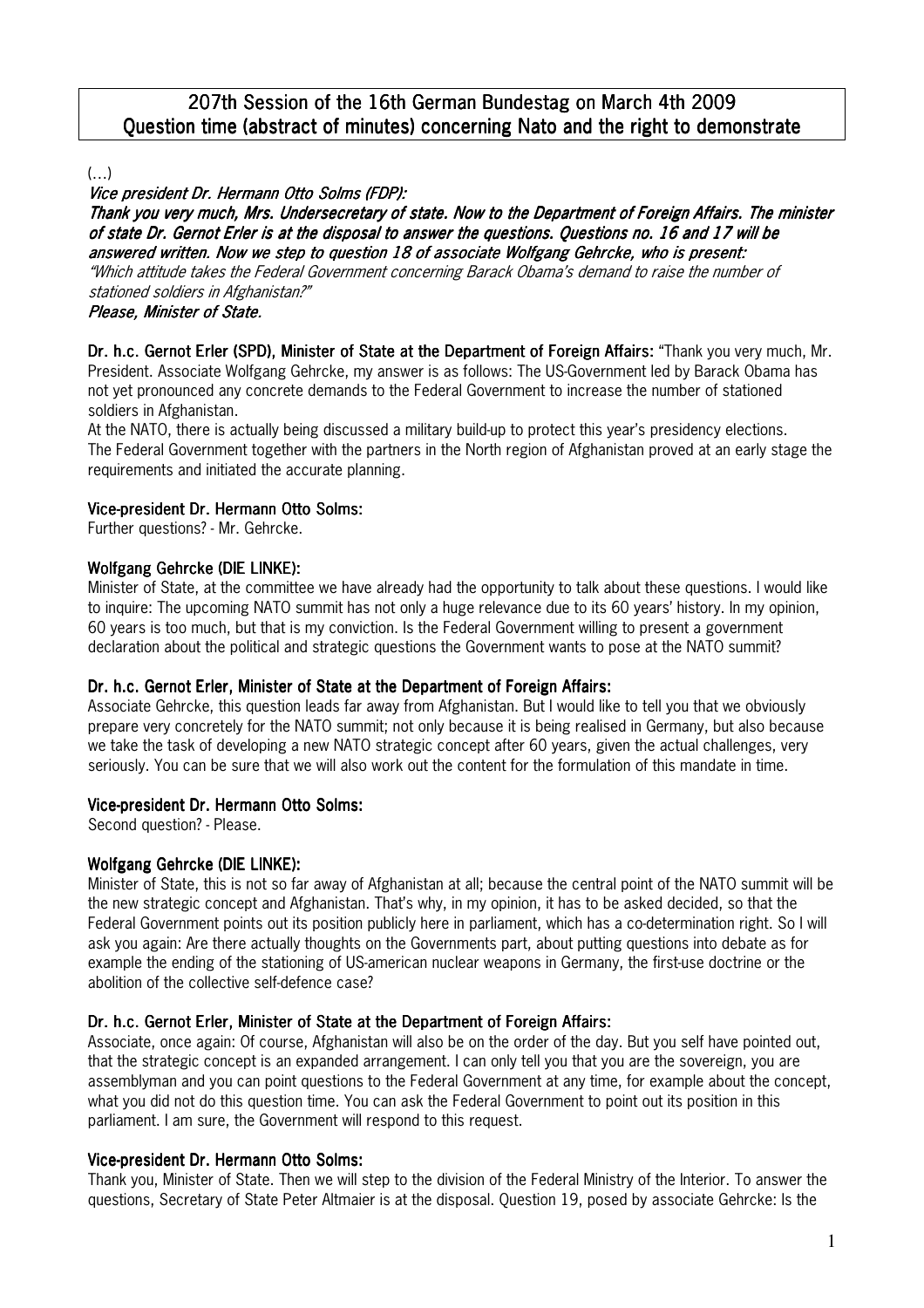Federal Government willing to support the demonstrators' right to point out their protests against the policy of the NATO both promptly and closely to the summit in Baden-Baden and Strasbourg?

#### Peter Altmaier (CDU), parliament Secretary of State at the Ministry of the Interior:

Thank you very much, Mr. President. Mr. Associate Gehrcke, as you may know, the Federal Government obviously acts on the assumption that citizens can make use of their constitutional right to demonstrate and the right of assembly. But I have to add the following: As you as a member of this parliament possibly know: Due to the federalism reform of 2008, the legislation competence has shifted to the federal states. This means, that the federal states are now responsible both for the legislation and as for the legal execution process. Hence, it is task of the federal states to lay the foundations for an effective realisation of the right to demonstrate and the right to assembly. The decision, in which ways and with which priorities these constitution postulates have to be fulfilled at the demonstrations in the federal state of Baden-Württemberg is hence incumbent on the federal state of Baden-Württemberg. I assume, that there, as well as in the other federal states, procedures are taken in accordance to the Basic Constitutional law and bailment. So far as you referred to the assemblies in Strasbourg I have to add that obviously, those are not under responsibility of the German right of assembly; in fact it is up to the French administration to decide about the legitimacy of demonstrations due French right.

#### Vice-president Dr. Hermann Otto Solms:

Another question from associate Gehrcke: (Hans-Christian Ströbele [BÜNDNIS 90/DIE GRÜNEN]: What is about the bridge? Silke Stokar von Neuforn [BÜNDNIS 90/DIE GRÜNEN]: Are you also going to demonstrate?)

### Wolfgang Gehrcke (DIE LINKE):

Are you speaking to me? I will. I don't know if the Secretary of State will demonstrate, too; but that is not the question. I have another starting point. The legal circumstances are clear. The Federal government should have a substantial interest to show within this NATO summit- also in cooperation with France- that there is openness and that there is the wish that those who want to, are able to assemble peaceful, meaning without violence, and that this is not out of the city, but on the spot. A declaration by the government, that not only the right of assembly of the NATO will be respected but that also the right of the demonstrators, the right to demonstrate, will be respected, would not miss effectiveness. I ask you if you are willing to make such a declaration for public.

#### Peter Altmaier, parliament Secretary of State at the Ministry of the Interior:

If you ask such a question, associate Gehrcke, then you should have clues that the use of right to demonstrate and the right of assembly is not assured. The government has great confidence in the responsible administration of the federal state of Baden-Württemberg due to its operating experiences concerning those important substantial rights over decades. Hence, we have neither instructions nor advices or explanations to give; we rather expect that the right to demonstrate and the right of assembly of the citizens will be respected.

### Vice-president Dr. Hermann Otto Solms:

Another question from associate Gehrcke:

#### Wolfgang Gehrcke (DIE LINKE):

It is exactly the evidence and the sorrows that made me ask these questions. I have heard that in Baden- Baden will be installed .red zones., zones who shall stay demonstration-free and that the bridge from Kehl to Strasbourg will be blocked as well as that the mass passenger transport will be shut down for three days. A difficult climate will be created. That is why I emphasize that you relax the situation by making such a declaration and that you don't contribute to an escalation, to reciprocal aggression.

#### Peter Altmaier, parliament Secretary of State at the Ministry of the Interior:

Associate Gehrcke, due to the information that have been presented to the federal government, there has been a careful weighing between the right to demonstrate and the necessity of closing for example the bridge you have mentioned, for a special, temporary period if an event takes place there. I will get to the point later, answering the question of your associate Höger. By the way, such a closure has happened in former instances also and happens currently. I cannot see any limitation of the right to demonstrate and the right of assembly.

#### Vice-president Dr. Hermann Otto Solms:

A further question asks associate Dağ delen from the fraction Die Linke.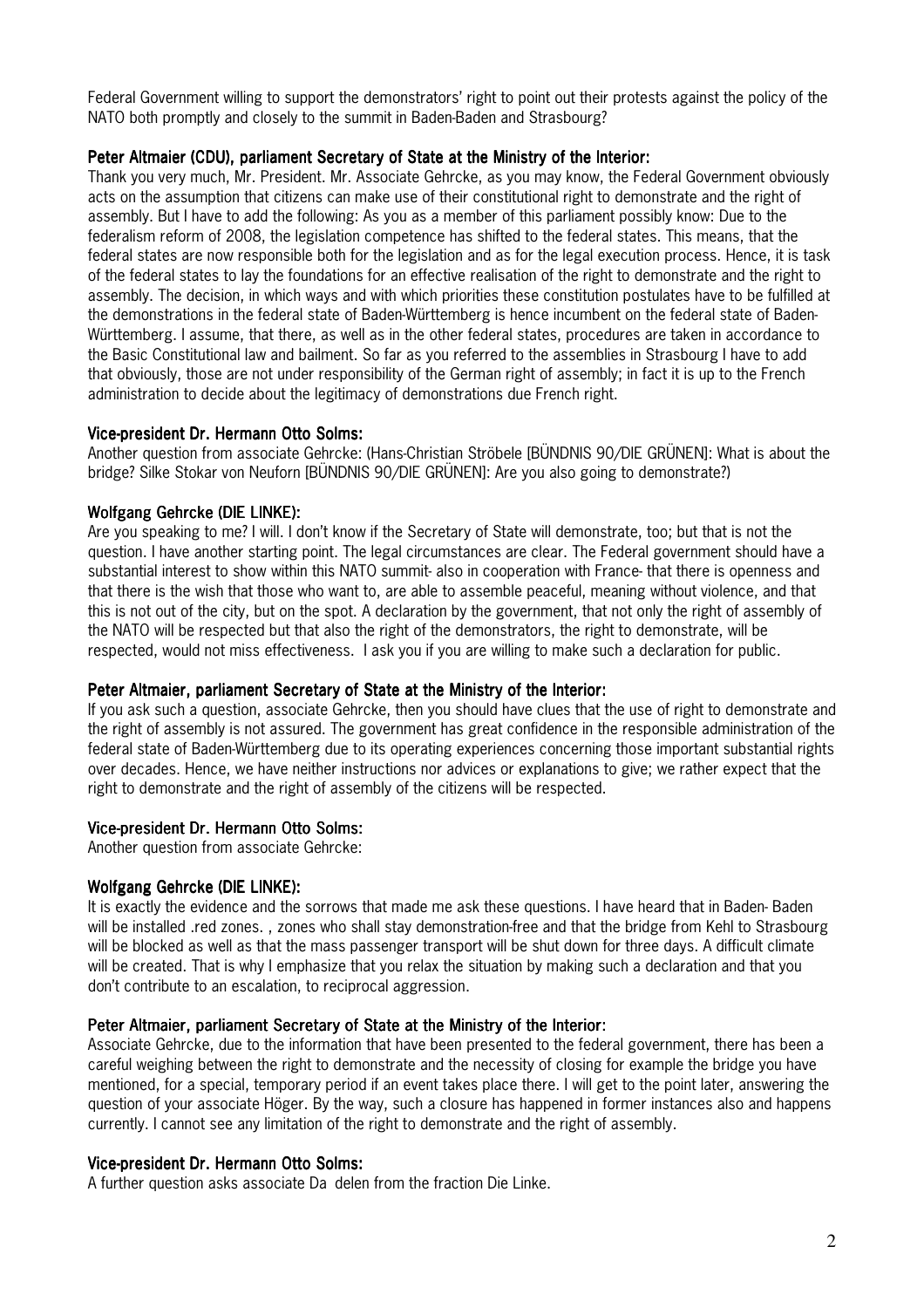#### Sevim Da delen (DIE LINKE):

Dear Mr. Altmaier, the European Union and the Federal Government pointed out the value of freedom of movement within the European Union. How behaves the government concerning that the Schengen Agreement will be suspended in this case, which means that the border between Kehl and Strasbourg will be closed? Is this the picture of freedom of movement that the Federal Government, France and hence the European Union wants to draw for its citizens?

#### Peter Altmaier, parliament Secretary of State at the Ministry of the Interior:

Associate Dağ delen, you are totally right that due to the Schengen Agreement as well as due to the efforts of the Federal Government and further governments, freedom of movement of millions of European citizens has been expanded extra ordinarily. The last expansion is just a little more than one year ago; at that time, controls at the borders to the new member states of the European Union have been suspended basically, with exception of Bulgaria, Romania and Cyprus. This all has been a great success for the freedom of movement in Europe. As you are at the disposal to discuss about this in the committee of the Interior, you know as well as I do, that the Schengen Agreement consists of the possibility to re-establish boarder controls temporarily. This is used scarcely, but from time to time. We had such a situation for example at the soccer world cup as well as at the G8 summit in Heiligendamm. This has contributed to improve the non-violent process of demonstrations and rallies substantially. How far in this case this possibility is being used has to be decided considering the situation locally. But this is not extraordinary in any case, and it would not be the first time to do so.

#### Vice-president Dr. Hermann Otto Solms:

Thank you very much. I will read question 19 from Associate Inge Höger:

Does the Federal Government aim to advocate that the Europabrücke/Europe Bridge (E 52/B 28) on Saturday,  $4<sup>th</sup>$ of April 2009, will not be closed ensuring that the right to participate in the international main demonstration against the NATO summit in Strasbourg will not be restricted for demonstrators from Germany?

### Peter Altmaier, parliament Secretary of State at the Ministry of the Interior:

This is a question that fits seamless in this context. That is why I also have to tell you, that the fix-to-fix path for announced demonstrations and eventually posed obligations are in the responsibility of the realising federal state and thereby in Baden-Württemberg's responsibility. In case that there will happen a border-crossing protest march, which means the crossing of the border from Germany to Strasbourg, there is additionally an agreement with the French prefecture required. The Ministry of the Interior has no evidence that the Europabrücke (Europe Bridge) will be closed principally because of strategic reasons. An exception is only the temporary closure on the morning of April  $4<sup>th</sup>$  of 2009 due to security reasons. Let me say the following: During the top of the agenda – this is the crossing of the gangway *des deux Rives* – the hosting countries Germany and France have to assure the security of the international states guests from over 30 delegations. To this, the access to the bridge will be controlled among other things temporarily. After this event, which is supposed to happen from 9 until 10.30 a.m., demonstrations will be able to cross the Europabrücke (Europe Bridge), even though due to the mentioned reasons time-delayed.

### Vice-president Dr. Hermann Otto Solms:

Do you have further questions?

### Inge Höger (DIF LINKE):

Yes, I have another question. On April 4<sup>th</sup> there is supposed to drive a special train from Nordrhein-Westfalen to Kehl; the persons want to connect with the Demonstration march that crosses the Europabrücke. Those who want to charter the train has been told by the Bahn (Railway) that the chartered train would be stopped in Appenweier – that is 16 kilometres before Kehl – and that it would not be allowed to drive further. Do you know something about it and will you in terms of the right to demonstrate, advocate so that the train can stop in Kehl?

### Peter Altmaier, parliament Secretary of State at the Ministry of the Interior:

This information is admittedly new for me. But I will look for further information and report to you, should the situation arise.

### Vice-president Dr. Hermann Otto Solms:

Do you have further questions, Mrs. Höger?